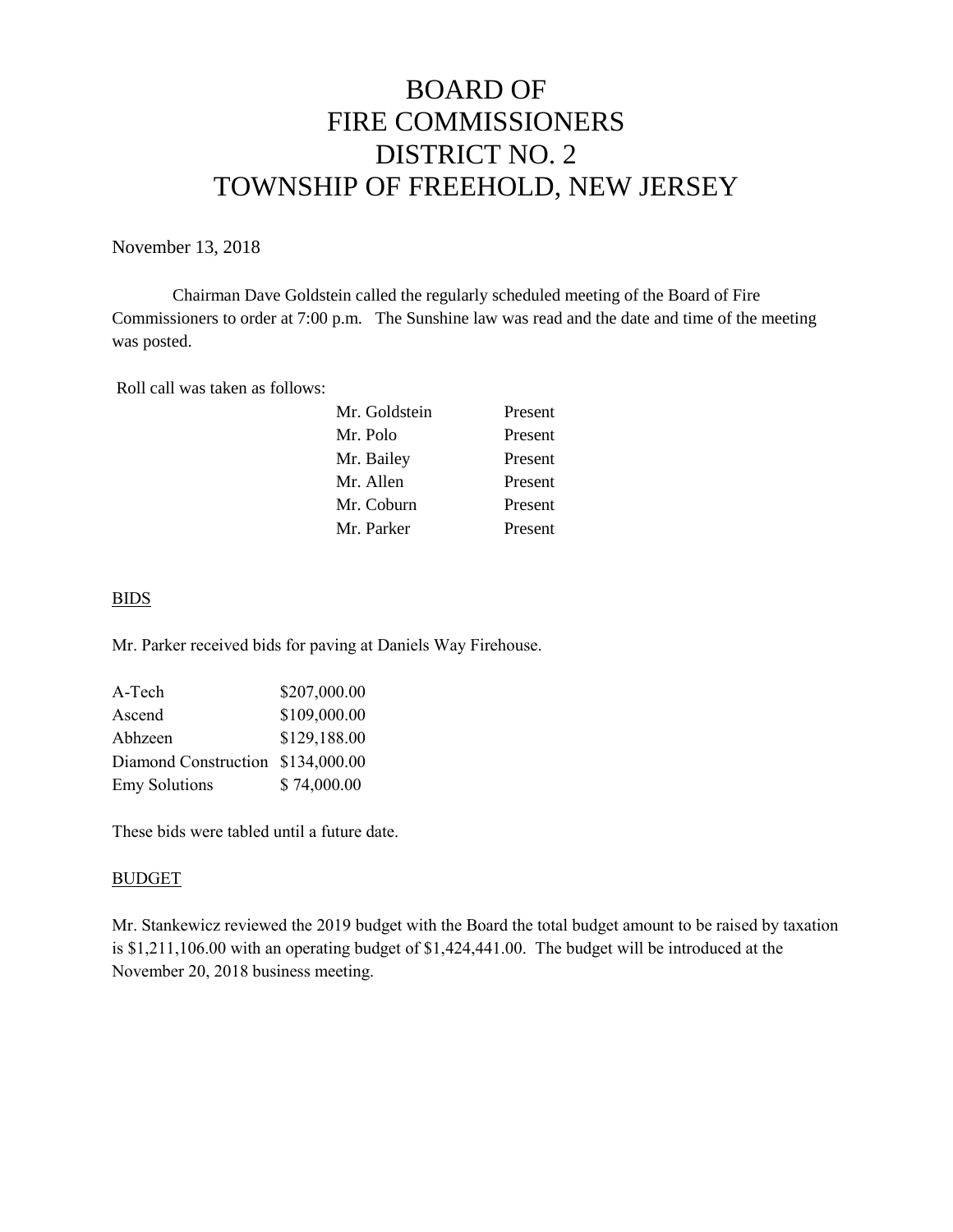#### **CORRESPONDENCE**

Nothing at this time.

#### CHIEF'S REPORT

Nothing at this time. RADIO AND ALARM

Assistant Chief Murray still waiting for prices from Motorola.

# BUILDING

Pond Rd. Firehouse septic work still going.

# **INSURANCE**

Mr. Allen made a motion to buy back Mr. Petingill's time for LOSAP not to exceed \$6,500. 2<sup>nd</sup> by Mr. Polo. Roll was called Board Approved.

# **MAINTENANCE**

Report on scene light replacement on 16-2-90

All preventative maintenance services have been complete by Paris from Fire and Safety with the exception of 73, which will be done shortly. The office never told him to do that. 16-2-90 service is done, PL will be in on Monday Nov  $13<sup>th</sup>$  to install the hose bed vinyl cover end flap.

Paris is in process of sending in his paperwork to his office so invoices can be sent and any deficiencies can be noted.

Paris has addressed all items that I am aware of. Parts on order for the AC/ Heat blender on 75- see e-mail below dated 9-27-18

Paris said the biggest deficiencies he has on 76 and 76 are the tires, they are in good shape just past OSHA replacement schedule of 7 years, and they are just over 10 years old. I will ask Lt Taylor to contact Edwards Tire for a quote to replace them.

The following work was done on 16-2-75:

Driver side rear compartment light switch stuck**—DONE**

Air conditioning stuck on hot, think it's the cable- **PART ON ORDER**

Test port for pump (on pump panel) **leaking-DONE**